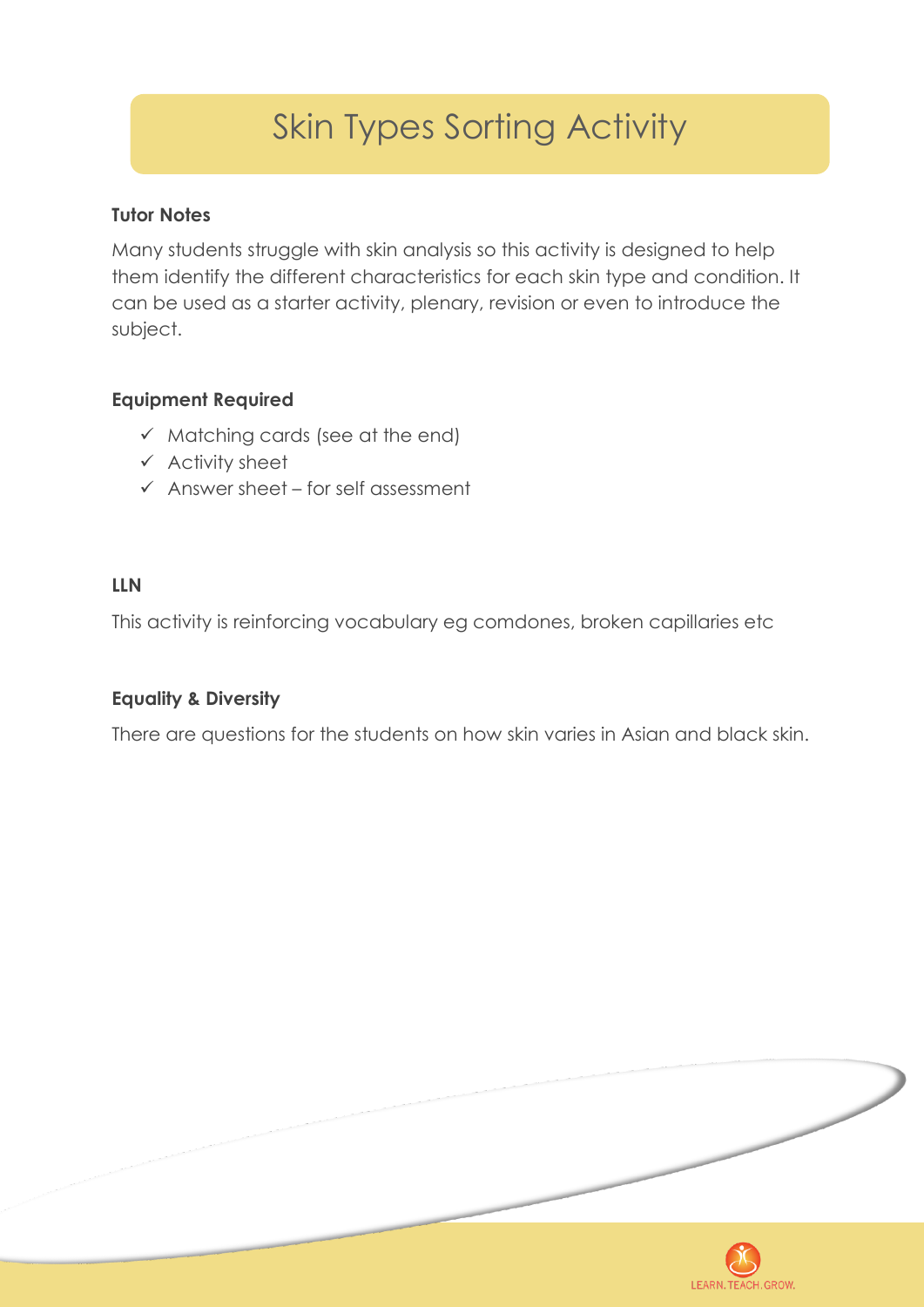# What's My Skin Type?

Being able to identify the characteristics of different skin types and conditions is key for correctly analysing the skin. This activity will help you with this.

In your pack you have the names of 2 skin types, 3 skin conditions and the characteristics used to identify them.

- 1. Find the cards with the names of each skin type and the skin condition.
- 2. Match the skin characteristics to the skin types and conditions? There is more than one characteristic for each. Some have more characteristics than others.
- 3. Some of the characteristics can indicate more than one skin type or condition, which ones are these?

### **Equality & Diversity**

Describe the differences in skin type and structure between

- o white,
- o black and
- o Asian skin.

### **Stretch Yourself**

- 1. Pick a characteristic for each skin type and condition and explain the reason for each. Eg Shiny - the skin is shiny because the sebaceous glands secrete excess oil onto the surface of the skin through the pores.
- 2. **Skincare**: Create a daily and weekly skin care programme for a client. Complete one for each different skin types.
- 3. **Make up:** How would you adapt your make up for each skin type and condition?